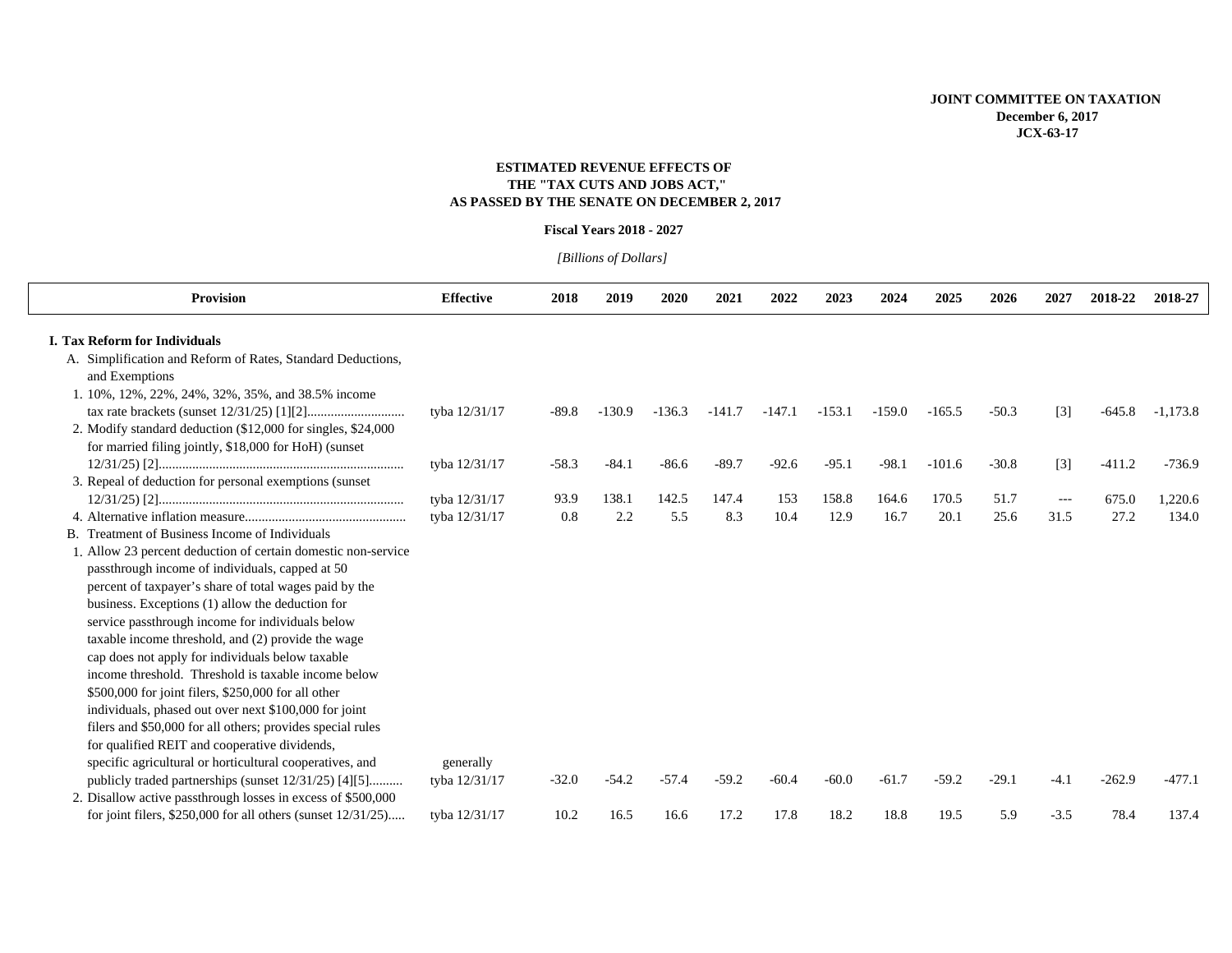| 2018-27  | 2018-22                | 2027                  | 2026                    | 2025                  | 2024                            | 2023                    | 2022                          | 2021                                   | 2020                            | 2019                                | 2018                               | <b>Effective</b>                                                                      | <b>Provision</b>                                                                                                                                                                                                                                                                                                                                                                                                                                                                                                                                                                                                                                                                                    |
|----------|------------------------|-----------------------|-------------------------|-----------------------|---------------------------------|-------------------------|-------------------------------|----------------------------------------|---------------------------------|-------------------------------------|------------------------------------|---------------------------------------------------------------------------------------|-----------------------------------------------------------------------------------------------------------------------------------------------------------------------------------------------------------------------------------------------------------------------------------------------------------------------------------------------------------------------------------------------------------------------------------------------------------------------------------------------------------------------------------------------------------------------------------------------------------------------------------------------------------------------------------------------------|
|          |                        |                       |                         |                       |                                 |                         |                               |                                        |                                 |                                     |                                    |                                                                                       | C. Reform of the Child Tax Credit                                                                                                                                                                                                                                                                                                                                                                                                                                                                                                                                                                                                                                                                   |
|          |                        |                       |                         |                       |                                 |                         |                               |                                        |                                 |                                     |                                    |                                                                                       | 1. Modification of child tax credit: \$2,000 not indexed;                                                                                                                                                                                                                                                                                                                                                                                                                                                                                                                                                                                                                                           |
|          |                        |                       |                         |                       |                                 |                         |                               |                                        |                                 |                                     |                                    |                                                                                       | refundable up to \$1,000 indexed up to nearest \$100                                                                                                                                                                                                                                                                                                                                                                                                                                                                                                                                                                                                                                                |
|          |                        |                       |                         |                       |                                 |                         |                               |                                        |                                 |                                     |                                    |                                                                                       | base year 2017; \$2,500 refundability threshold not                                                                                                                                                                                                                                                                                                                                                                                                                                                                                                                                                                                                                                                 |
|          |                        |                       |                         |                       |                                 |                         |                               |                                        |                                 |                                     |                                    |                                                                                       | indexed; \$500 other dependents not indexed; phase                                                                                                                                                                                                                                                                                                                                                                                                                                                                                                                                                                                                                                                  |
|          |                        |                       |                         |                       |                                 |                         |                               |                                        |                                 |                                     |                                    |                                                                                       | outs \$500K/\$500K not indexed; except in tax year                                                                                                                                                                                                                                                                                                                                                                                                                                                                                                                                                                                                                                                  |
|          |                        |                       |                         |                       |                                 |                         |                               |                                        |                                 |                                     |                                    |                                                                                       | 2025, increase to less than 18 years old (sunset)                                                                                                                                                                                                                                                                                                                                                                                                                                                                                                                                                                                                                                                   |
| $-579.6$ | $-313.0$               |                       | $-37.2$                 | $-76.8$               | $-77.0$                         | $-75.6$                 | $-72.3$                       | $-71.0$                                | $-69.7$                         | $-68.0$                             | $-31.9$                            | tyba 12/31/17                                                                         |                                                                                                                                                                                                                                                                                                                                                                                                                                                                                                                                                                                                                                                                                                     |
|          |                        |                       |                         |                       |                                 |                         |                               |                                        |                                 |                                     |                                    |                                                                                       | 2. Require valid Social Security number of each child                                                                                                                                                                                                                                                                                                                                                                                                                                                                                                                                                                                                                                               |
|          |                        |                       |                         |                       |                                 |                         |                               |                                        |                                 |                                     |                                    |                                                                                       | to claim refundable portion of child credit                                                                                                                                                                                                                                                                                                                                                                                                                                                                                                                                                                                                                                                         |
| 23.8     | 12.0                   | 0.5                   | 2.7                     | 2.8                   | 2.9                             | 2.9                     | 2.9                           | 2.9                                    | 3.0                             | 3.2                                 |                                    | tyba 12/31/17                                                                         |                                                                                                                                                                                                                                                                                                                                                                                                                                                                                                                                                                                                                                                                                                     |
|          |                        |                       |                         |                       |                                 |                         |                               |                                        |                                 |                                     |                                    |                                                                                       | D. Simplification and Reform of Deductions and Exclusions                                                                                                                                                                                                                                                                                                                                                                                                                                                                                                                                                                                                                                           |
|          |                        |                       |                         |                       |                                 |                         |                               |                                        |                                 |                                     |                                    |                                                                                       | 1. Repeal of itemized deductions for taxes not paid or                                                                                                                                                                                                                                                                                                                                                                                                                                                                                                                                                                                                                                              |
|          |                        |                       |                         |                       |                                 |                         |                               |                                        |                                 |                                     |                                    |                                                                                       | accrued in a trade or business (except for up to \$10,000                                                                                                                                                                                                                                                                                                                                                                                                                                                                                                                                                                                                                                           |
|          |                        |                       |                         |                       |                                 |                         |                               |                                        |                                 |                                     |                                    |                                                                                       | in state and local real property taxes), interest on                                                                                                                                                                                                                                                                                                                                                                                                                                                                                                                                                                                                                                                |
|          |                        |                       |                         |                       |                                 |                         |                               |                                        |                                 |                                     |                                    |                                                                                       | home equity debt, non-disaster casualty losses, tax                                                                                                                                                                                                                                                                                                                                                                                                                                                                                                                                                                                                                                                 |
|          |                        |                       |                         |                       |                                 |                         |                               |                                        |                                 |                                     |                                    |                                                                                       | preparation expenses, and certain miscellaneous                                                                                                                                                                                                                                                                                                                                                                                                                                                                                                                                                                                                                                                     |
| 829.3    | 432.3                  |                       | 50.5                    | 122.0                 | 115.4                           | 109.0                   | 103.2                         | 97.8                                   | 92.3                            | 89.3                                | 49.7                               | tyba 12/31/17                                                                         |                                                                                                                                                                                                                                                                                                                                                                                                                                                                                                                                                                                                                                                                                                     |
|          |                        |                       |                         |                       |                                 |                         |                               |                                        |                                 |                                     |                                    |                                                                                       | 2. Increase percentage limit for charitable contributions                                                                                                                                                                                                                                                                                                                                                                                                                                                                                                                                                                                                                                           |
|          |                        |                       |                         |                       |                                 |                         |                               |                                        |                                 |                                     |                                    |                                                                                       |                                                                                                                                                                                                                                                                                                                                                                                                                                                                                                                                                                                                                                                                                                     |
|          |                        |                       |                         |                       |                                 |                         |                               |                                        |                                 |                                     |                                    |                                                                                       |                                                                                                                                                                                                                                                                                                                                                                                                                                                                                                                                                                                                                                                                                                     |
|          |                        |                       |                         |                       |                                 |                         |                               |                                        |                                 |                                     |                                    |                                                                                       |                                                                                                                                                                                                                                                                                                                                                                                                                                                                                                                                                                                                                                                                                                     |
|          |                        |                       |                         |                       |                                 |                         |                               |                                        |                                 |                                     |                                    |                                                                                       |                                                                                                                                                                                                                                                                                                                                                                                                                                                                                                                                                                                                                                                                                                     |
| 0.8      | 0.4                    |                       | [6]                     | 0.1                   | 0.1                             | 0.1                     | 0.1                           | 0.1                                    | 0.1                             | 0.1                                 |                                    | saea 12/31/17                                                                         |                                                                                                                                                                                                                                                                                                                                                                                                                                                                                                                                                                                                                                                                                                     |
|          |                        |                       |                         |                       |                                 |                         |                               |                                        |                                 |                                     |                                    |                                                                                       |                                                                                                                                                                                                                                                                                                                                                                                                                                                                                                                                                                                                                                                                                                     |
| [6]      |                        |                       |                         |                       |                                 |                         |                               |                                        |                                 |                                     |                                    | tyba 12/31/17                                                                         |                                                                                                                                                                                                                                                                                                                                                                                                                                                                                                                                                                                                                                                                                                     |
|          |                        |                       |                         |                       |                                 |                         |                               |                                        |                                 |                                     |                                    |                                                                                       |                                                                                                                                                                                                                                                                                                                                                                                                                                                                                                                                                                                                                                                                                                     |
|          |                        |                       |                         |                       |                                 |                         |                               |                                        |                                 |                                     |                                    |                                                                                       |                                                                                                                                                                                                                                                                                                                                                                                                                                                                                                                                                                                                                                                                                                     |
| 4.8      |                        |                       | 0.2                     | 0.7                   | 0.6                             | 0.6                     | 0.6                           | 0.6                                    | 0.6                             | 0.6                                 | 0.4                                |                                                                                       |                                                                                                                                                                                                                                                                                                                                                                                                                                                                                                                                                                                                                                                                                                     |
|          |                        |                       |                         |                       |                                 |                         |                               |                                        |                                 |                                     |                                    |                                                                                       |                                                                                                                                                                                                                                                                                                                                                                                                                                                                                                                                                                                                                                                                                                     |
|          |                        |                       |                         |                       |                                 |                         |                               |                                        |                                 |                                     |                                    |                                                                                       |                                                                                                                                                                                                                                                                                                                                                                                                                                                                                                                                                                                                                                                                                                     |
| 7.6      | 4.2                    | $\scriptstyle \cdots$ | 0.3                     | 1.1                   | 1.1                             | 1.0                     | 1.0                           |                                        | 0.9                             |                                     |                                    |                                                                                       |                                                                                                                                                                                                                                                                                                                                                                                                                                                                                                                                                                                                                                                                                                     |
| 0.1      | 0.1                    | $---$                 |                         |                       |                                 |                         |                               |                                        |                                 |                                     |                                    | tyba 12/31/17                                                                         |                                                                                                                                                                                                                                                                                                                                                                                                                                                                                                                                                                                                                                                                                                     |
|          |                        |                       |                         |                       |                                 |                         |                               |                                        |                                 |                                     |                                    |                                                                                       |                                                                                                                                                                                                                                                                                                                                                                                                                                                                                                                                                                                                                                                                                                     |
| $-83.0$  | $-36.8$                | $-3.3$                | $-11.0$                 | $-11.1$               | $-10.7$                         | $-10.1$                 | $-9.6$                        | $-9.1$                                 | $-8.8$                          | $-8.1$                              | $-1.2$                             |                                                                                       |                                                                                                                                                                                                                                                                                                                                                                                                                                                                                                                                                                                                                                                                                                     |
|          |                        |                       |                         |                       |                                 |                         |                               |                                        |                                 |                                     |                                    |                                                                                       |                                                                                                                                                                                                                                                                                                                                                                                                                                                                                                                                                                                                                                                                                                     |
| -636.2   |                        |                       |                         |                       |                                 |                         |                               |                                        |                                 |                                     |                                    |                                                                                       |                                                                                                                                                                                                                                                                                                                                                                                                                                                                                                                                                                                                                                                                                                     |
|          |                        |                       |                         |                       |                                 |                         |                               |                                        |                                 |                                     |                                    |                                                                                       |                                                                                                                                                                                                                                                                                                                                                                                                                                                                                                                                                                                                                                                                                                     |
| 318.4    | 83.0                   | 53.2                  | 50.1                    | 46.8                  |                                 | 41.2                    |                               |                                        |                                 |                                     |                                    | mba 12/31/18                                                                          |                                                                                                                                                                                                                                                                                                                                                                                                                                                                                                                                                                                                                                                                                                     |
|          |                        |                       |                         |                       |                                 |                         |                               |                                        |                                 |                                     |                                    |                                                                                       |                                                                                                                                                                                                                                                                                                                                                                                                                                                                                                                                                                                                                                                                                                     |
|          |                        |                       |                         |                       |                                 |                         |                               |                                        |                                 |                                     |                                    |                                                                                       |                                                                                                                                                                                                                                                                                                                                                                                                                                                                                                                                                                                                                                                                                                     |
|          |                        |                       |                         |                       |                                 |                         |                               |                                        |                                 |                                     |                                    |                                                                                       |                                                                                                                                                                                                                                                                                                                                                                                                                                                                                                                                                                                                                                                                                                     |
|          |                        |                       |                         |                       |                                 |                         |                               |                                        |                                 |                                     |                                    |                                                                                       | excess of 7.5 percent of adjusted gross income (sunset)                                                                                                                                                                                                                                                                                                                                                                                                                                                                                                                                                                                                                                             |
|          | [6]<br>2.7<br>$-307.0$ | $\lceil 3 \rceil$     | [6]<br>$[6]$<br>$-68.4$ | [6]<br>[6]<br>$-91.6$ | [6]<br>$[6]$<br>$-86.8$<br>44.1 | [6]<br>$[6]$<br>$-82.5$ | [6]<br>[6]<br>$-78.6$<br>37.5 | $[6]$<br>0.9<br>[6]<br>$-74.3$<br>28.8 | [6]<br>$[6]$<br>$-70.2$<br>10.2 | [6]<br>0.8<br>[6]<br>$-82.0$<br>6.5 | [6]<br>[6]<br>0.6<br>[6]<br>$-1.8$ | cmi tyba 12/31/17<br>tyba 12/31/17<br>tyba 12/31/17<br>tyba 12/31/17<br>tyba 12/31/17 | 3. Repeal of overall limitation on itemized deductions<br>4. Modify exclusion of gain from sale of a principal<br>5. Repeal exclusion for employer-provided bicycle commuter<br>6. Repeal exclusion for employer-provided qualified<br>moving expense reimbursements (other than members<br>7. Repeal of deduction for moving expenses (other<br>than members of the Armed Forces) (sunset<br>8. Modification to wagering losses (sunset 12/31/25)<br>E. Double Estate, Gift and GST Tax Exemption Amount<br>F. Increase the individual AMT exemption amounts and<br>G. Reduce ACA Individual Shared Responsibility<br>H Other Provisions<br>1. Restore a medical expense deduction for expenses in |

 $\mathbf{I}$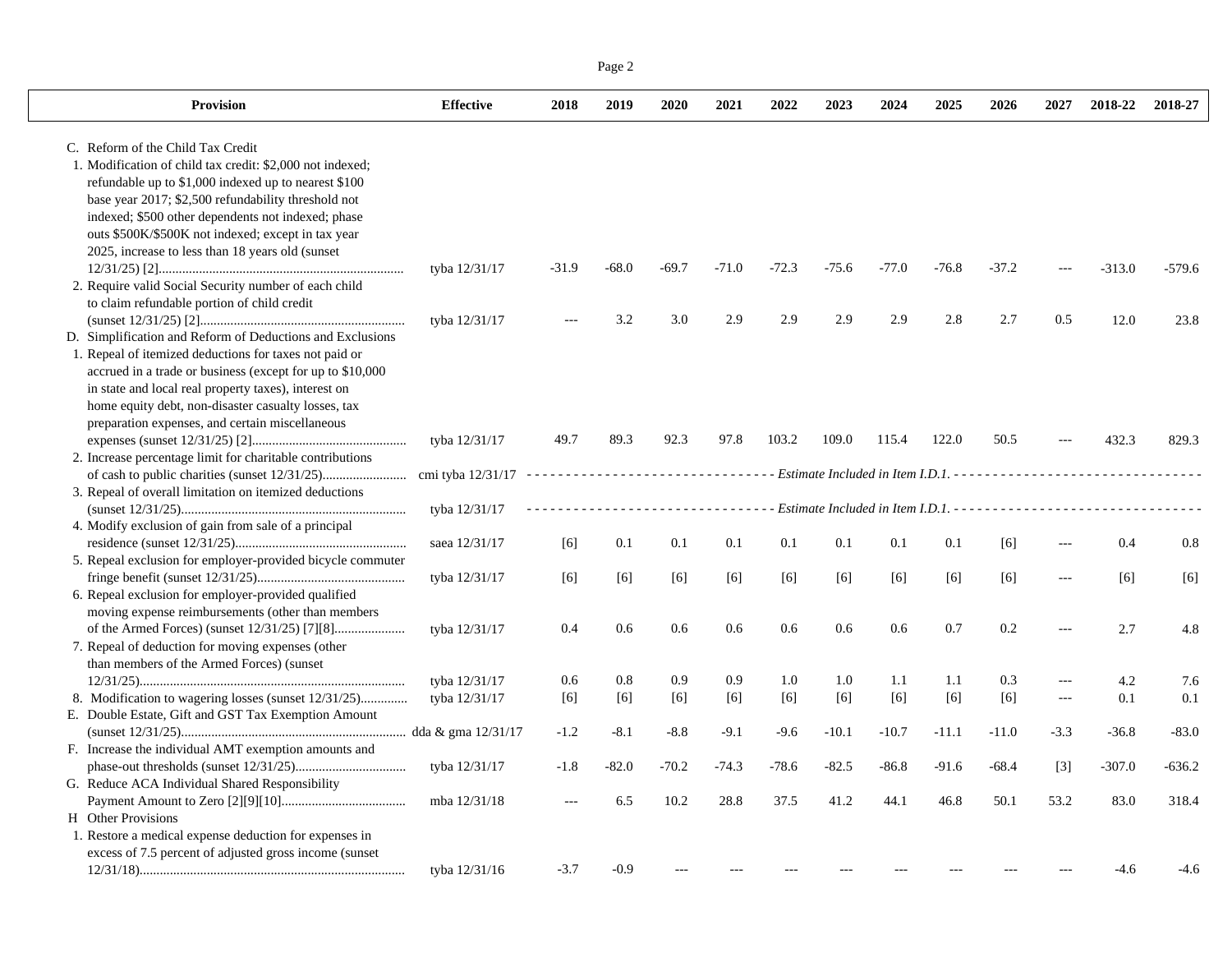|--|--|--|

| <b>Provision</b>                                                                                                                                                                                                                                                                                                                                                                                                                                                                         | <b>Effective</b>    | 2018              | 2019     | 2020              | 2021     | 2022     | 2023     | 2024              | 2025     | 2026     | 2027                                   | 2018-22           | 2018-27    |
|------------------------------------------------------------------------------------------------------------------------------------------------------------------------------------------------------------------------------------------------------------------------------------------------------------------------------------------------------------------------------------------------------------------------------------------------------------------------------------------|---------------------|-------------------|----------|-------------------|----------|----------|----------|-------------------|----------|----------|----------------------------------------|-------------------|------------|
| 2. Allow for increased contributions to ABLE accounts;                                                                                                                                                                                                                                                                                                                                                                                                                                   |                     |                   |          |                   |          |          |          |                   |          |          |                                        |                   |            |
| allow saver's credit for ABLE contributions (sunset                                                                                                                                                                                                                                                                                                                                                                                                                                      |                     |                   |          |                   |          |          |          |                   |          |          |                                        |                   |            |
|                                                                                                                                                                                                                                                                                                                                                                                                                                                                                          | tyba 12/31/17       | $\lceil 3 \rceil$ | $[3]$    | $[3]$             | $[3]$    | $[3]$    | $[3]$    | $[3]$             | $[3]$    | $[3]$    | $[3]$                                  | $[3]$             | $[3]$      |
| 3. Allow rollovers from 529 accounts to ABLE                                                                                                                                                                                                                                                                                                                                                                                                                                             |                     |                   |          |                   |          |          |          |                   |          |          |                                        |                   |            |
|                                                                                                                                                                                                                                                                                                                                                                                                                                                                                          | da DOE              | $[3]$             | $[3]$    | $[3]$             | $[3]$    | $[3]$    | $[3]$    | $[3]$             | $[3]$    | $[3]$    | $[3]$                                  | $[3]$             | $[3]$      |
|                                                                                                                                                                                                                                                                                                                                                                                                                                                                                          | $[11]$              | $[3]$             | $[3]$    | $[3]$             | $[3]$    | $[3]$    | $[3]$    | $[3]$             | $[3]$    | $[3]$    | $[3]$                                  | $[3]$             | $[3]$      |
| 5. Treatment of certain individuals performing services                                                                                                                                                                                                                                                                                                                                                                                                                                  |                     |                   |          |                   |          |          |          |                   |          |          |                                        |                   |            |
| in the Sinai Peninsula of Egypt (sunset 12/31/25)                                                                                                                                                                                                                                                                                                                                                                                                                                        | spo/a $6/9/15$      | $\lceil 3 \rceil$ | $[3]$    | $[3]$             | $[3]$    | [3]      | $[3]$    | $\lceil 3 \rceil$ | $[3]$    | $[3]$    | $\scriptstyle\cdots\scriptstyle\cdots$ | $[3]$             | $[3]$      |
| 6. Modification of user fees for installment agreements                                                                                                                                                                                                                                                                                                                                                                                                                                  | $[12]$              | [6]               | [6]      | [6]               | [6]      | [6]      | [6]      | [6]               | [6]      | [6]      | [6]                                    | [6]               | [6]        |
| 7. Extend the limitations period with respect to excluding                                                                                                                                                                                                                                                                                                                                                                                                                               |                     |                   |          |                   |          |          |          |                   |          |          |                                        |                   |            |
| amounts received by wrongfully incarcerated individuals                                                                                                                                                                                                                                                                                                                                                                                                                                  |                     |                   |          |                   |          |          |          |                   |          |          |                                        |                   |            |
|                                                                                                                                                                                                                                                                                                                                                                                                                                                                                          | <b>DOE</b>          | $[3]$             | $---$    |                   |          | $---$    |          |                   |          | $---$    | $---$                                  | $[3]$             | $[3]$      |
| 8. Treatment of student loans discharged on account of                                                                                                                                                                                                                                                                                                                                                                                                                                   |                     |                   |          |                   |          |          |          |                   |          |          |                                        |                   |            |
|                                                                                                                                                                                                                                                                                                                                                                                                                                                                                          | doia 12/31/17       | $\lceil 3 \rceil$ | $[3]$    | $[3]$             | $[3]$    | $[3]$    | $[3]$    | $[3]$             | $[3]$    | $[3]$    | $\lceil 3 \rceil$                      | $\lceil 3 \rceil$ | $-0.1$     |
| 9. Double the deduction for educator expenses (sunset                                                                                                                                                                                                                                                                                                                                                                                                                                    |                     |                   |          |                   |          |          |          |                   |          |          |                                        |                   |            |
|                                                                                                                                                                                                                                                                                                                                                                                                                                                                                          | tyba 12/31/17       | $[3]$             | $-0.2$   | $-0.2$            | $-0.2$   | $-0.2$   | $-0.2$   | $-0.2$            | $-0.2$   | $-0.1$   | $\cdots$                               | $-0.8$            | $-1.5$     |
| 10. Allow 529 withdrawals up to \$10,000 for primary and                                                                                                                                                                                                                                                                                                                                                                                                                                 |                     |                   |          |                   |          |          |          |                   |          |          |                                        |                   |            |
|                                                                                                                                                                                                                                                                                                                                                                                                                                                                                          | da 12/31/17         | $[3]$             | $[3]$    | $[3]$             | $[3]$    | $[3]$    | $-0.1$   | $-0.1$            | $-0.1$   | $-0.1$   | $-0.1$                                 | $-0.1$            | $-0.5$     |
| 11. Retirement plan and casualty loss relief for any area                                                                                                                                                                                                                                                                                                                                                                                                                                |                     |                   |          |                   |          |          |          |                   |          |          |                                        |                   |            |
| with respect to which a major disaster has been declared by                                                                                                                                                                                                                                                                                                                                                                                                                              |                     |                   |          |                   |          |          |          |                   |          |          |                                        |                   |            |
| the President under section 401 of the Robert T. Stafford                                                                                                                                                                                                                                                                                                                                                                                                                                |                     |                   |          |                   |          |          |          |                   |          |          |                                        |                   |            |
| Relief and Emergency Assistance Act during 2016                                                                                                                                                                                                                                                                                                                                                                                                                                          | <b>DOE</b>          | $-3.2$            | $-1.3$   | $[6]$             | [6]      | $[3]$    | $[3]$    | $[3]$             | $[3]$    | $[3]$    | $[3]$                                  | $-4.6$            | $-4.6$     |
| 12. Unify the tax treatment of whistleblower awards                                                                                                                                                                                                                                                                                                                                                                                                                                      | tyba 12/31/17       | $[3]$             | $[3]$    | $[3]$             | $[3]$    | $[3]$    | $[3]$    | $[3]$             | $[3]$    | $[3]$    | $[3]$                                  | $-0.1$            | $-0.1$     |
| 13. Clarification of IRS whistleblower awards [2]                                                                                                                                                                                                                                                                                                                                                                                                                                        | [13]                | $\lceil 3 \rceil$ | $[3]$    | $\lceil 3 \rceil$ | $[3]$    | $[3]$    | $[3]$    | $[3]$             | $[3]$    | $[3]$    | $\lceil 3 \rceil$                      | $[3]$             | $-0.1$     |
|                                                                                                                                                                                                                                                                                                                                                                                                                                                                                          |                     | $-66.3$           | $-172.4$ | $-157.5$          | $-141.2$ | $-134.3$ | $-132.0$ | $-129.3$          | $-122.5$ | $-40.0$  | 74.2                                   | -671.6            | $-1.021.3$ |
| <b>II. Business Tax Reform</b>                                                                                                                                                                                                                                                                                                                                                                                                                                                           |                     |                   |          |                   |          |          |          |                   |          |          |                                        |                   |            |
| A. Tax Rates                                                                                                                                                                                                                                                                                                                                                                                                                                                                             |                     |                   |          |                   |          |          |          |                   |          |          |                                        |                   |            |
| 1. 20 percent corporate tax rate in 2019 and thereafter                                                                                                                                                                                                                                                                                                                                                                                                                                  | tyba 12/31/18       | $-15.2$           | $-99.0$  | $-138.6$          | $-141.9$ | $-143.2$ | $-147.7$ | $-152.5$          | $-157.0$ | $-163.1$ | $-171.0$                               | $-537.9$          | $-1.329.2$ |
| 2. Reduction of dividends received deduction percentages                                                                                                                                                                                                                                                                                                                                                                                                                                 | tyba 12/31/18       | $\sim$ $\sim$     | 0.4      | 0.5               | 0.5      | 0.6      | 0.6      | 0.6               | 0.6      | 0.6      | 0.7                                    | 2.0               | 5.1        |
| <b>B.</b> Small Business Reforms                                                                                                                                                                                                                                                                                                                                                                                                                                                         |                     |                   |          |                   |          |          |          |                   |          |          |                                        |                   |            |
| 1. Increase section 179 expensing to \$1 million with a                                                                                                                                                                                                                                                                                                                                                                                                                                  |                     |                   |          |                   |          |          |          |                   |          |          |                                        |                   |            |
| phaseout range beginning at \$2.5 million and expand                                                                                                                                                                                                                                                                                                                                                                                                                                     |                     |                   |          |                   |          |          |          |                   |          |          |                                        |                   |            |
|                                                                                                                                                                                                                                                                                                                                                                                                                                                                                          | ppisi tyba 12/31/17 | $-3.5$            | $-6.3$   | $-4.3$            | $-2.6$   | $-2.0$   | $-1.5$   | $-1.1$            | $-0.9$   | $-0.9$   | $-0.8$                                 | $-18.8$           | $-24.0$    |
|                                                                                                                                                                                                                                                                                                                                                                                                                                                                                          | [14]                | $-8.7$            | $-6.9$   | $-2.6$            | $-1.6$   | $-1.3$   | $-1.2$   | $-1.2$            | $-1.3$   | $-1.4$   | $-1.4$                                 | $-21.1$           | $-27.6$    |
| C. Cost Recovery, etc.                                                                                                                                                                                                                                                                                                                                                                                                                                                                   |                     |                   |          |                   |          |          |          |                   |          |          |                                        |                   |            |
| 1. Extension, expansion, and phase down of bonus                                                                                                                                                                                                                                                                                                                                                                                                                                         | ppisa $\&$          |                   |          |                   |          |          |          |                   |          |          |                                        |                   |            |
|                                                                                                                                                                                                                                                                                                                                                                                                                                                                                          | sppoga 9/27/17      | $-37.0$           | $-42.0$  | $-24.6$           | $-14.4$  | $-11.8$  | $-4.5$   | 3.8               | 7.9      | 11.9     | 13.8                                   | $-129.8$          | $-96.9$    |
| 2. Limit net interest deductions to 30 percent of adjusted                                                                                                                                                                                                                                                                                                                                                                                                                               |                     |                   |          |                   |          |          |          |                   |          |          |                                        |                   |            |
| taxable income, carryforward of denied deduction                                                                                                                                                                                                                                                                                                                                                                                                                                         | tyba 12/31/17       | 24.5              | 39.1     | 30.5              | 30.3     | 29.1     | 28.6     | 28.3              | 30.3     | 32.7     | 34.1                                   | 153.5             | 307.5      |
| 3. Modify treatment of S corporation conversions into C                                                                                                                                                                                                                                                                                                                                                                                                                                  |                     |                   |          |                   |          |          |          |                   |          |          |                                        |                   |            |
| $corporations \begin{minipage}{14cm} \begin{minipage}{0.5\textwidth} \centering \textbf{0.0000} \end{minipage} \begin{minipage}{0.5\textwidth} \centering \textbf{0.0000} \end{minipage} \begin{minipage}{0.5\textwidth} \centering \textbf{0.0000} \end{minipage} \begin{minipage}{0.5\textwidth} \centering \textbf{0.0000} \end{minipage} \begin{minipage}{0.5\textwidth} \centering \textbf{0.0000} \end{minipage} \begin{minipage}{0.5\textwidth} \centering \textbf{0.0000} \end{$ | tyba 12/31/17       | $-0.5$            | $-0.5$   | $-0.6$            | $-0.6$   | $-0.6$   | $-0.6$   | $-0.6$            | $-0.7$   | $-0.7$   | $-0.7$                                 | $-2.8$            | $-6.1$     |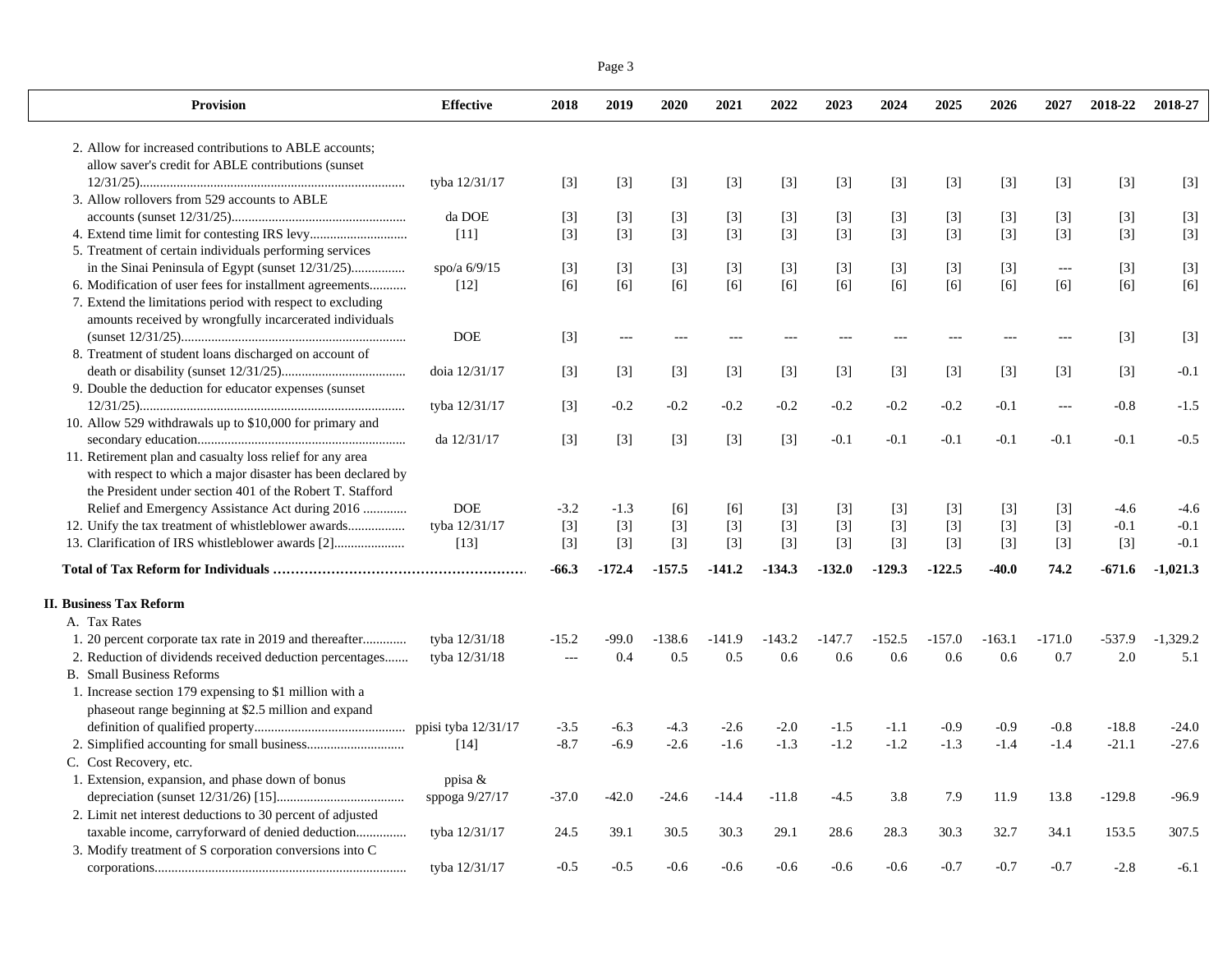|                                                                               |                   |            | Page 4 |        |        |        |        |                                     |                |        |        |                |         |
|-------------------------------------------------------------------------------|-------------------|------------|--------|--------|--------|--------|--------|-------------------------------------|----------------|--------|--------|----------------|---------|
| <b>Provision</b>                                                              | <b>Effective</b>  | 2018       | 2019   | 2020   | 2021   | 2022   | 2023   | 2024                                | 2025           | 2026   | 2027   | 2018-22        | 2018-27 |
| 4. Modifications to depreciation limitations on luxury                        |                   |            |        |        |        |        |        |                                     |                |        |        |                |         |
|                                                                               | ppisa 12/31/17    |            |        |        |        |        |        | Estimate Included in Item II.C.1. - |                |        |        |                |         |
| 5. Modifications of treatment of certain farm property                        | ppisa 12/31/17    | $[3]$      | $[3]$  | $[3]$  | $-0.1$ | $-0.2$ | $-0.3$ | $-0.2$                              | $-0.1$         | $[3]$  | $[3]$  | $-0.4$         | $-1.1$  |
| 6. Modification of net operating loss deduction                               | lai tyba 12/31/17 | 13.0       | 12.7   | 10.0   | 13.8   | 21.1   | 27.0   | 25.5                                | 17.4           | 10.2   | 7.1    | 70.5           | 157.8   |
| 7. Repeal like-kind exchanges except for real property generally eca 12/31/17 |                   | 0.6        | 1.0    | 1.3    | 1.8    | 2.3    | 2.9    | 3.7                                 | 4.5            | 5.6    | 6.7    | 7.0            | 30.5    |
| 8. Applicable recovery period for real property [16]                          | ppisa 12/31/17    | $-0.4$     | $-0.8$ | $-0.8$ | $-1.0$ | $-1.1$ | $-1.2$ | $-1.2$                              | $-1.3$         | $-1.5$ | $-1.5$ | $-4.1$         | $-10.7$ |
| 9. Amortization of research and experimental expenditures apoii tyba 12/31/25 |                   | $- - -$    | $---$  | $---$  | $---$  | $---$  | $---$  | $---$                               | $\overline{a}$ | 26.3   | 35.8   | $\overline{a}$ | 62.1    |
| 10. Expensing of certain costs of replacing citrus plants                     |                   |            |        |        |        |        |        |                                     |                |        |        |                |         |
|                                                                               | apoia DOE         | $[3]$      | $[3]$  | $[3]$  | $[3]$  | $[3]$  | $[3]$  | $[3]$                               | $[3]$          | $[3]$  | $[3]$  | $[3]$          | $[3]$   |
| D. Business-Related Deductions                                                |                   |            |        |        |        |        |        |                                     |                |        |        |                |         |
| 1. Repeal of deduction for income attributable to domestic                    |                   |            |        |        |        |        |        |                                     |                |        |        |                |         |
|                                                                               | $[17]$            | 1.2        | 5.6    | 7.9    | 8.7    | 9.1    | 9.5    | 10.0                                | 10.3           | 10.5   | 11.5   | 32.5           | 84.4    |
| 2. Limitation on deduction by employers of expenses for                       |                   |            |        |        |        |        |        |                                     |                |        |        |                |         |
| fringe benefits:                                                              |                   |            |        |        |        |        |        |                                     |                |        |        |                |         |
| a. Meals (with modification) and entertainment                                | apoia 12/31/17 &  |            |        |        |        |        |        |                                     |                |        |        |                |         |
|                                                                               | apoia 12/31/25    | 1.6        | 2.0    | 2.1    | 2.1    | 2.2    | 2.3    | 2.4                                 | 2.5            | 2.8    | 2.9    | 10.0           | 22.9    |
|                                                                               | apoia 12/31/17    | 1.3        | 1.5    | 1.7    | 1.7    | 1.8    | 1.8    | 1.8                                 | 1.9            | 1.9    | 2.0    | 7.9            | 17.4    |
| c. Prohibit cash, gifts cards, and other non-tangible personal                |                   |            |        |        |        |        |        |                                     |                |        |        |                |         |
| property as deductible employee achievement awards                            | apoia 12/31/17    | [6]        | [6]    | [6]    | [6]    | $[6]$  | [6]    | [6]                                 | [6]            | [6]    | [6]    | [6]            | [6]     |
| 3. Eliminate deduction for member of Congress living                          |                   |            |        |        |        |        |        |                                     |                |        |        |                |         |
|                                                                               | tyba DOE          | [6]        | [6]    | [6]    | [6]    | [6]    | [6]    | [6]                                 | [6]            | [6]    | [6]    | [6]            | [6]     |
| E. Accounting Methods                                                         |                   |            |        |        |        |        |        |                                     |                |        |        |                |         |
| 1. Certain special rules for taxable year of inclusion (in                    |                   |            |        |        |        |        |        |                                     |                |        |        |                |         |
|                                                                               | tyba 12/31/17     | 1.9        | 2.0    | 1.6    | 1.6    | 0.6    | 0.2    | 0.2                                 | 0.2            | 0.2    | 0.2    | 7.8            | 8.9     |
| 2. Certain special rules for taxable year of inclusion                        |                   |            |        |        |        |        |        |                                     |                |        |        |                |         |
| (related to original issue discount and other similar)                        |                   |            |        |        |        |        |        |                                     |                |        |        |                |         |
|                                                                               | $[20]$            | $---$      | 0.3    | 0.6    | 0.6    | 0.7    | 0.7    | 0.7                                 | 0.4            | 0.2    | 0.2    | 2.3            | 4.3     |
| F. Business Credits                                                           |                   |            |        |        |        |        |        |                                     |                |        |        |                |         |
| 1. Modification of credit for clinical testing expenses for                   |                   |            |        |        |        |        |        |                                     |                |        |        |                |         |
|                                                                               |                   | 0.5        | 1.5    | 1.9    | 2.3    | 2.8    | 3.2    | 3.7                                 | 4.2            | 4.7    | 5.1    | 9.0            | 29.9    |
| 2. Modify rehabilitation credit to provide 20 percent                         |                   |            |        |        |        |        |        |                                     |                |        |        |                |         |
| historic credit ratably over 5 years, repeal credit for                       |                   |            |        |        |        |        |        |                                     |                |        |        |                |         |
|                                                                               | [21]              | [6]        | 0.3    | 0.6    | 0.6    | 0.5    | 0.3    | 0.2                                 | 0.2            | 0.2    | 0.2    | 2.0            | 3.1     |
| 3. Repeal of deduction for certain unused business credits                    | tyba 12/31/17     | . <b>.</b> |        |        |        |        |        | Negligible Revenue Effect           |                |        |        |                |         |
| 4. Provide a tax credit to certain employers who                              |                   |            |        |        |        |        |        |                                     |                |        |        |                |         |
| provide family and medical leave (sunset 12/31/19)                            | tyba 12/31/17     | $-0.7$     | $-1.5$ | $-1.1$ | $-0.5$ | $-0.3$ | $-0.2$ |                                     |                |        |        | $-4.1$         | $-4.3$  |
| G. Banks and Financial Instruments                                            |                   |            |        |        |        |        |        |                                     |                |        |        |                |         |
|                                                                               | tyba 12/31/17     | 0.8        | 1.8    | 1.4    | 1.4    | 1.4    | 1.5    | 1.5                                 | 1.5            | 1.6    | 1.6    | 6.8            | 14.5    |
|                                                                               | ar bia 12/31/17   | 0.4        | 1.1    | 1.4    | 1.7    | 1.9    | 2.0    | 2.0                                 | 2.1            | 2.1    | 2.1    | 6.5            | 16.8    |
| 3. Cost basis of specified securities determined without                      |                   |            |        |        |        |        |        |                                     |                |        |        |                |         |
|                                                                               |                   |            |        |        |        |        |        |                                     |                |        |        |                |         |
|                                                                               | seaoda 12/31/17   | 0.2        | 0.4    | 0.3    | 0.2    | 0.2    | 0.2    | 0.2                                 | 0.2            | 0.2    | 0.2    | 1.3            | 2.4     |

 $\perp$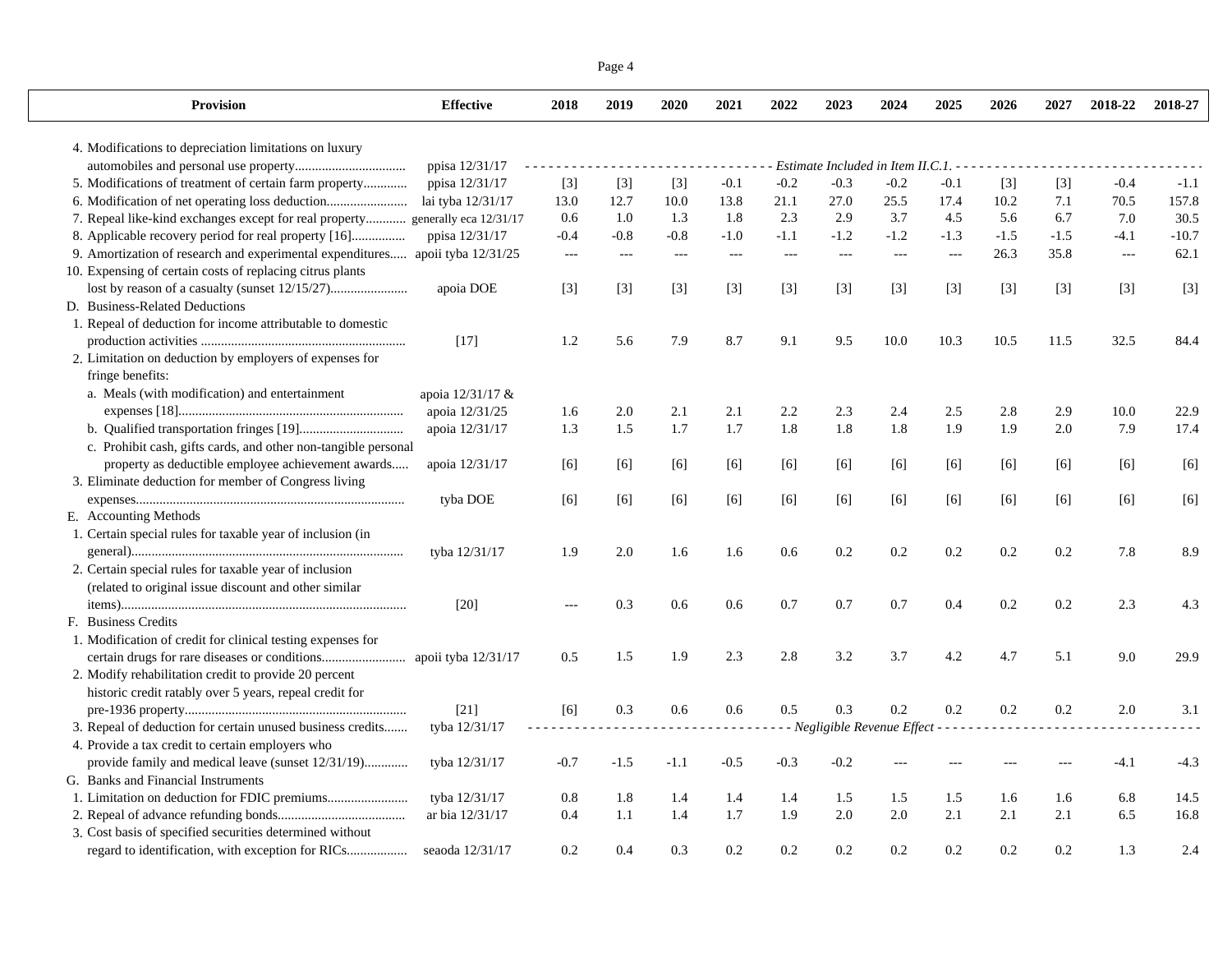| <b>Provision</b>                                                                                 | <b>Effective</b> | 2018   | 2019   | 2020   | 2021                          | 2022   | 2023   | 2024                                  | 2025 | 2026    | 2027   | 2018-22 | 2018-27 |
|--------------------------------------------------------------------------------------------------|------------------|--------|--------|--------|-------------------------------|--------|--------|---------------------------------------|------|---------|--------|---------|---------|
| H. Compensation                                                                                  |                  |        |        |        |                               |        |        |                                       |      |         |        |         |         |
| 1. Modification of limitation on excessive employee                                              |                  |        |        |        |                               |        |        |                                       |      |         |        |         |         |
|                                                                                                  | tyba 12/31/17    | 0.1    | 1.2    | 0.7    | 0.7                           | 0.7    | 0.7    | 0.7                                   | 0.7  | 0.7     | 0.7    | 3.4     | 6.9     |
| 2. 20 percent excise tax on excess tax-exempt organization                                       |                  |        |        |        |                               |        |        |                                       |      |         |        |         |         |
|                                                                                                  | tyba 12/31/17    | 0.3    | 0.4    | 0.4    | 0.4                           | 0.4    | 0.4    | 0.4                                   | 0.4  | 0.4     | 0.3    | 1.7     | 3.6     |
|                                                                                                  | $[23]$           | $-0.2$ | $-0.3$ | $-0.2$ | $-0.2$                        | $-0.1$ | $-0.1$ | [6]                                   | [6]  | $-0.1$  | $-0.1$ | $-1.0$  | $-1.2$  |
| 4. Increase the excise tax on stock compensation in an                                           |                  |        |        |        |                               |        |        |                                       |      |         |        |         |         |
|                                                                                                  | <b>DOE</b>       | [6]    | [6]    | $[6]$  | [6]                           | $[6]$  | [6]    | [6]                                   | [6]  | [6]     | [6]    | [6]     | 0.1     |
| I. Insurance                                                                                     |                  |        |        |        |                               |        |        |                                       |      |         |        |         |         |
| 1. Repeal of small life insurance company deduction                                              | tyba 12/31/17    | $[6]$  | [6]    | $[6]$  | [6]                           | $[6]$  | [6]    | [6]                                   | [6]  | [6]     | [6]    | 0.1     | $0.2\,$ |
|                                                                                                  | tyba 12/31/17    | 0.2    | 0.1    | 0.1    | 0.1                           | 0.1    | 0.1    | 0.1                                   | 0.1  | 0.1     | 0.1    | 0.6     | 1.3     |
| 3. Repeal of special rule for distributions to shareholders                                      |                  |        |        |        |                               |        |        |                                       |      |         |        |         |         |
|                                                                                                  | tyba 12/31/17    | [6]    | [6]    | $[6]$  | [6]                           | [6]    | [6]    | [6]                                   | [6]  | [6]     | [6]    | [6]     | [6]     |
| 4. Modification of proration rules for property and                                              |                  |        |        |        |                               |        |        |                                       |      |         |        |         |         |
|                                                                                                  | tyba 12/31/17    | 0.2    | 0.3    | 0.2    | 0.2                           | 0.2    | 0.2    | 0.2                                   | 0.2  | 0.2     | 0.2    | 1.1     | 2.2     |
|                                                                                                  | tyba 12/31/17    | $[6]$  | $[6]$  | $[6]$  | [6]                           | [6]    | [6]    | $[6]$                                 | [6]  | [6]     | [6]    | [6]     | [6]     |
|                                                                                                  | tyba 12/31/17    | 1.3    | 2.2    | 1.6    | 1.6                           | 1.7    | 1.7    | 1.7                                   | 1.7  | 1.1     | 0.5    | 8.3     | 15.2    |
| 7. Modification of rules for life insurance proration                                            | tyba 12/31/17    | 0.1    | 0.1    | 0.1    | 0.1                           | 0.1    | 0.1    | 0.1                                   | 0.1  | 0.1     | 0.1    | 0.3     | 0.6     |
| 8. Capitalization of certain policy acquisition                                                  |                  |        |        |        |                               |        |        |                                       |      |         |        |         |         |
|                                                                                                  | tyba 12/31/17    | 0.2    | 0.4    | 0.6    | 0.6                           | 0.7    | 0.8    | 0.9                                   | 0.9  | 1.0     | 1.1    | 2.5     | 7.2     |
| 9. Tax reporting for life settlement transactionsgenerally tyba 12/31/17                         |                  | $[3]$  | $[3]$  | $[6]$  | [6]                           | [6]    | [6]    | [6]                                   | [6]  | 0.1     | 0.1    | [6]     | 0.2     |
| 10. Clarification of tax basis of life insurance contracts generally teia 8/25/09--------------- |                  |        |        |        | <u> - - - - - - - - - - -</u> |        |        | Estimate Included in Item II.I.8. - - |      |         |        |         |         |
| 11. Exception to transfer for valuable consideration rules                                       | ta 12/31/17      |        |        |        | .                             |        |        |                                       |      |         |        |         |         |
| J. Partnerships                                                                                  |                  |        |        |        |                               |        |        |                                       |      |         |        |         |         |
| 1. Tax gain on the sale of a partnership interest on look-thru                                   |                  |        |        |        |                               |        |        |                                       |      |         |        |         |         |
|                                                                                                  | saea 12/31/17    | [6]    | 0.2    | 0.3    | 0.3                           | 0.4    | 0.5    | 0.5                                   | 0.5  | 0.5     | 0.6    | 1.2     | 3.8     |
| 2. Expand the definition of substantial built-in loss for                                        |                  |        |        |        |                               |        |        |                                       |      |         |        |         |         |
|                                                                                                  | topia 12/31/17   | [6]    | [6]    | 0.1    | 0.1                           | 0.1    | 0.1    | 0.1                                   | 0.1  | 0.1     | 0.1    | 0.2     | 0.5     |
| 3. Charitable contributions and foreign taxes taken into                                         |                  |        |        |        |                               |        |        |                                       |      |         |        |         |         |
| account in determining limitation on allowance of                                                |                  |        |        |        |                               |        |        |                                       |      |         |        |         |         |
|                                                                                                  | tyba 12/31/17    | [6]    | 0.1    | 0.1    | 0.1                           | 0.1    | 0.1    | 0.1                                   | 0.1  | $0.2\,$ | 0.2    | 0.5     | 1.2     |
| K. Tax-Exempt Organizations                                                                      |                  |        |        |        |                               |        |        |                                       |      |         |        |         |         |
| 1. Excise tax based on investment income of private                                              |                  |        |        |        |                               |        |        |                                       |      |         |        |         |         |
| colleges and universities with endowment per student                                             |                  |        |        |        |                               |        |        |                                       |      |         |        |         |         |
|                                                                                                  | tyba 12/31/17    | 0.2    | 0.2    | 0.2    | 0.2                           | 0.2    | 0.2    | 0.2                                   | 0.2  | 0.2     | 0.2    | 0.9     | 1.8     |
| 2. Unrelated business taxable income separately computed                                         | generally        |        |        |        |                               |        |        |                                       |      |         |        |         |         |
|                                                                                                  | tyba 12/31/17    | 0.3    | 0.3    | 0.3    | 0.3                           | 0.3    | 0.3    | 0.3                                   | 0.3  | 0.3     | 0.4    | 1.6     | 3.2     |
| 3. Charitable deduction not allowed for amounts paid in                                          |                  |        |        |        |                               |        |        |                                       |      |         |        |         |         |
|                                                                                                  |                  | 0.2    | 0.2    | 0.2    | 0.2                           | 0.2    | 0.2    | 0.2                                   | 0.2  | 0.2     | 0.2    | 0.9     | 1.9     |
| 4. Repeal substantiation exception for charitable                                                |                  |        |        |        |                               |        |        |                                       |      |         |        |         |         |

contributions reported by donee organization....................... cmi tyba 12/31/16 *- - - - - - - - - - - - - - - - - - - - - - - - - - - - - - - - - - Negligible Revenue Effect - - - - - - - - - - - - - - - - - - - - - - - - - - - - - - - - - -* 

Page 5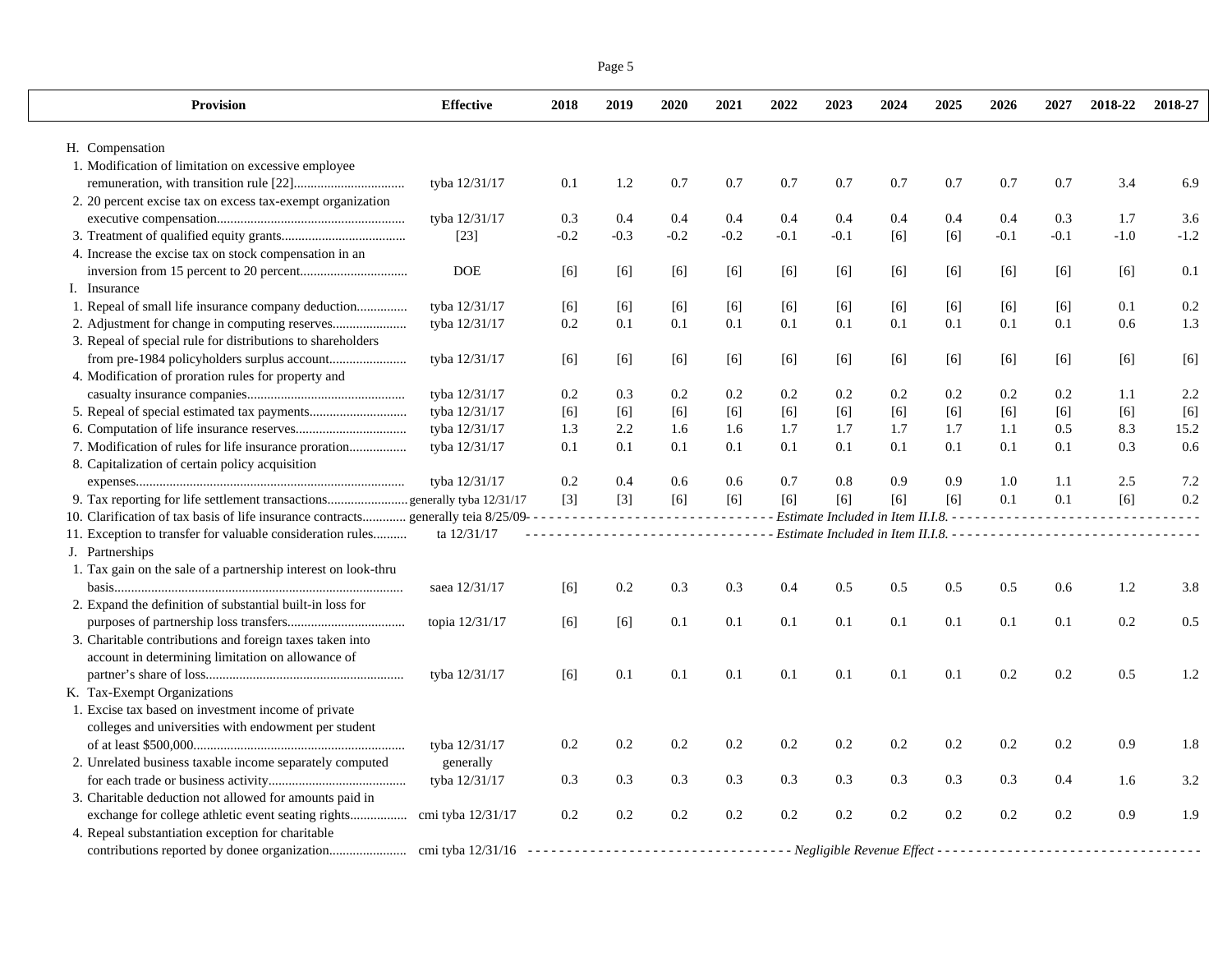| Page 6 |  |
|--------|--|
|        |  |

| <b>Provision</b>                                              | <b>Effective</b>   | 2018    | 2019    | 2020     | 2021    | 2022    | 2023    | 2024                                | 2025    | 2026    | 2027   | 2018-22  | 2018-27  |
|---------------------------------------------------------------|--------------------|---------|---------|----------|---------|---------|---------|-------------------------------------|---------|---------|--------|----------|----------|
| L. Retirement Savings                                         |                    |         |         |          |         |         |         |                                     |         |         |        |          |          |
| 1. Modification of rules relating to hardship withdrawals     |                    |         |         |          |         |         |         |                                     |         |         |        |          |          |
|                                                               | pyba 12/31/17      | 0.1     | 0.1     | 0.2      | 0.2     | 0.1     | 0.1     | 0.1                                 | $\sim$  | $-0.1$  | $-0.1$ | 0.7      | 0.7      |
| 2. Repeal of special rule permitting recharacterization       |                    |         |         |          |         |         |         |                                     |         |         |        |          |          |
|                                                               | tyba 12/31/17      | [6]     | [6]     | $[6]$    | $[6]$   | [6]     | 0.1     | 0.1                                 | 0.1     | 0.1     | 0.1    | 0.2      | 0.5      |
| 3. Length of service awards for public safety                 |                    |         |         |          |         |         |         |                                     |         |         |        |          |          |
|                                                               | tyba 12/31/17      | $[3]$   | $[3]$   | $[3]$    | $[3]$   | $[3]$   | $[3]$   | $-0.1$                              | $-0.1$  | $-0.1$  | $-0.1$ | $-0.1$   | $-0.5$   |
| 4. Extended rollover period for certain plan loan offsets     | tyba 12/31/17      |         |         |          |         |         |         | - Negligible Revenue Effect - - - - |         |         |        |          |          |
| M. Other Provisions                                           |                    |         |         |          |         |         |         |                                     |         |         |        |          |          |
| 1. Modify tax treatment of Alaska Native Corporations and     |                    |         |         |          |         |         |         |                                     |         |         |        |          |          |
|                                                               | $[25]$             | $[3]$   | $[3]$   | $[3]$    | $[3]$   | $[3]$   | $[3]$   | $[3]$                               | $[3]$   | $[3]$   | $[3]$  | $[3]$    | $-0.1$   |
| 2. Expansion of qualifying beneficiaries of an electing small |                    |         |         |          |         |         |         |                                     |         |         |        |          |          |
| business trust, and modify charitable contribution            | $1/1/18$ feoqb $&$ |         |         |          |         |         |         |                                     |         |         |        |          |          |
|                                                               | tyba 12/31/17 fc   | $[3]$   | $[3]$   | $[3]$    | $[3]$   | $[3]$   | $[3]$   | $[3]$                               | $[3]$   | $[3]$   | $[3]$  | $-0.1$   | $-0.3$   |
| 3. Craft beverage modernization and tax reform                | generally          |         |         |          |         |         |         |                                     |         |         |        |          |          |
|                                                               | 1/1/18             | $-1.6$  | $-1.5$  | $-1.1$   |         |         |         |                                     |         |         |        | $-4.2$   | $-4.2$   |
| 4. Exempt amounts paid for aircraft management services       |                    |         |         |          |         |         |         |                                     |         |         |        |          |          |
| from the excise taxes imposed on transportation by air        | apa DOE            | $[3]$   | $[3]$   | $[3]$    | $[3]$   | $[3]$   | $[3]$   | $\lceil 3 \rceil$                   | $[3]$   | $[3]$   | $[3]$  | $[3]$    | [3]      |
|                                                               | <b>DOE</b>         | $-1.2$  | $-1.7$  | $-1.6$   | $-1.7$  | $-1.6$  | $-1.5$  | $-1.5$                              | $-1.6$  | 8.1     | 2.7    | $-7.7$   | $-1.6$   |
| 6. Deny deduction for settlements subject to a nondisclosure  |                    |         |         |          |         |         |         |                                     |         |         |        |          |          |
| agreement paid in connection with sexual harassment           | apoia DOE          | $[6]$   | [6]     | [6]      | [6]     | [6]     | [6]     | [6]                                 | [6]     | [6]     | [6]    | [6]      | $[6]$    |
| 7. Expand provision relating to the non-deductibility         |                    |         |         |          |         |         |         |                                     |         |         |        |          |          |
|                                                               | apoio/a DOE        | [6]     | [6]     | [6]      | [6]     | [6]     | [6]     | [6]                                 | [6]     | [6]     | [6]    | 0.1      | 0.1      |
| 8. Repeal of deduction for local lobbying expenses            | apoio/a DOE        | $[6]$   | [6]     | 0.1      | 0.1     | 0.1     | 0.1     | 0.1                                 | 0.1     | 0.1     | 0.1    | 0.3      | 0.6      |
| 9. Recharacterization of certain gains on property held for   |                    |         |         |          |         |         |         |                                     |         |         |        |          |          |
| fewer than 3 years in the case of partnership profits         |                    |         |         |          |         |         |         |                                     |         |         |        |          |          |
| interest held in connection with performance of investment    |                    |         |         |          |         |         |         |                                     |         |         |        |          |          |
|                                                               | tyba 12/31/17      | 0.2     | 0.2     | 0.1      | 0.1     | 0.1     | 0.1     | 0.1                                 | 0.1     | 0.1     | 0.1    | 0.7      | 1.2      |
| 10. Treatment of veterans' preference as not violating        |                    |         |         |          |         |         |         |                                     |         |         |        |          |          |
| general public use requirements; increase in credit for       | generally          |         |         |          |         |         |         |                                     |         |         |        |          |          |
|                                                               | bpisa DOE          | $[3]$   | $[3]$   | $[3]$    | $[3]$   | $[3]$   | $[3]$   | $[3]$                               | $[3]$   | $[3]$   | $[3]$  | $[3]$    | $[3]$    |
|                                                               |                    |         |         |          |         |         |         |                                     |         |         |        |          |          |
|                                                               |                    | $-19.7$ | $-84.8$ | $-108.4$ | $-92.1$ | $-82.5$ | $-72.2$ | $-67.9$                             | $-73.0$ | -42.6   | -43.7  | -387.7   | $-687.2$ |
| <b>III.</b> International Tax Reform                          |                    |         |         |          |         |         |         |                                     |         |         |        |          |          |
| A. Establishment of Participation Exemption System for        |                    |         |         |          |         |         |         |                                     |         |         |        |          |          |
| Taxation of Foreign Income                                    |                    |         |         |          |         |         |         |                                     |         |         |        |          |          |
| 1. Deduction for dividends received by domestic               |                    |         |         |          |         |         |         |                                     |         |         |        |          |          |
|                                                               | [26]               | $-17.6$ | $-26.3$ | $-18.2$  | $-20.1$ | $-20.5$ | $-20.4$ | $-21.7$                             | $-22.7$ | $-23.3$ | -24.6  | $-102.8$ | $-215.5$ |
| 2. Special rules relating to sales or transfers involving     | dri tyba &         |         |         |          |         |         |         |                                     |         |         |        |          |          |
|                                                               | Ta 12/31/17        | 0.2     | 0.2     | 0.5      | 0.8     | 1.2     | 1.4     | 1.6                                 | 1.5     | 1.7     | 2.2    | 2.9      | 11.3     |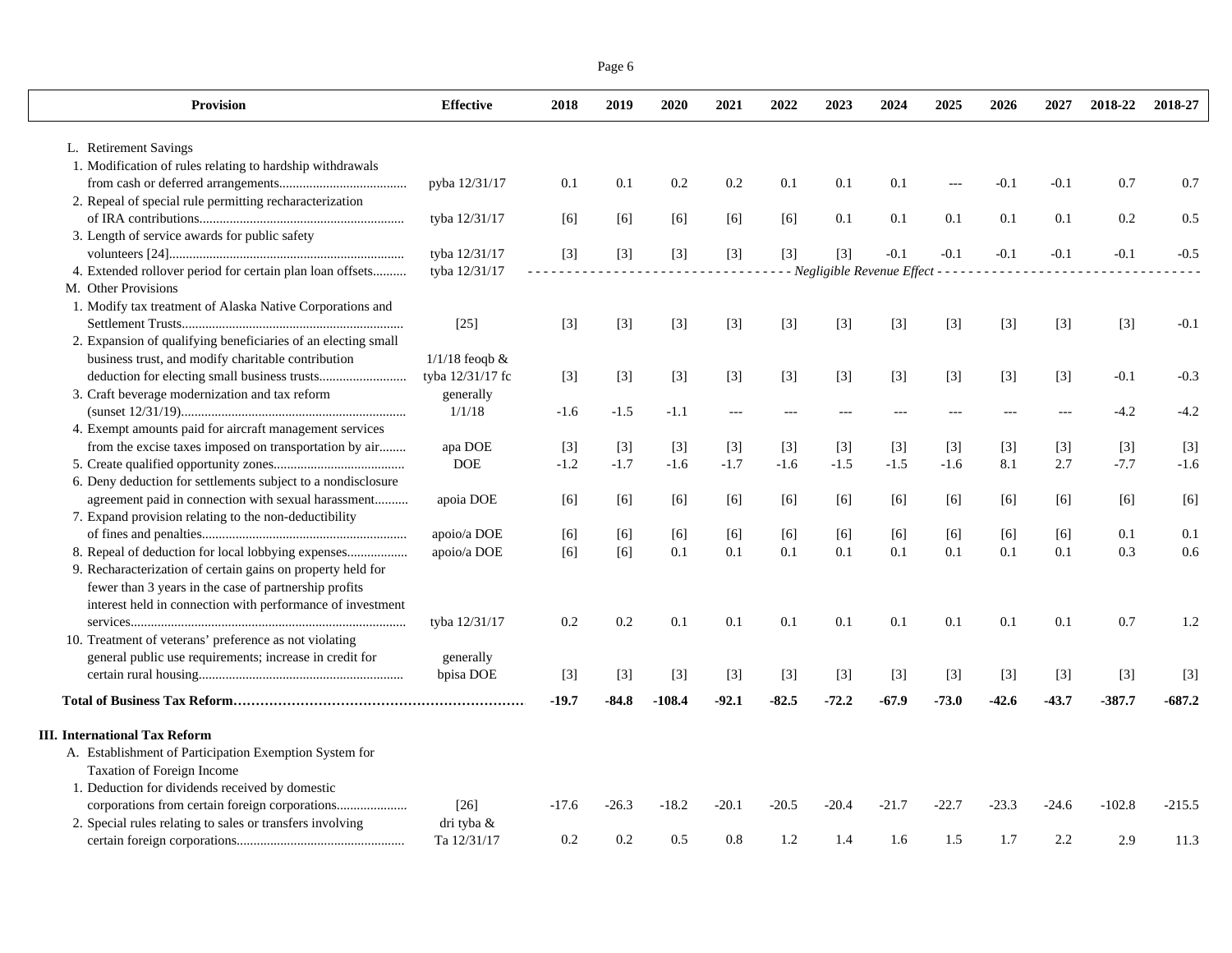|--|--|

| <b>Provision</b>                                             | <b>Effective</b>   | 2018   | 2019   | 2020   | 2021    | 2022   | 2023                                 | 2024    | 2025    | 2026    | 2027    | 2018-22 | 2018-27 |
|--------------------------------------------------------------|--------------------|--------|--------|--------|---------|--------|--------------------------------------|---------|---------|---------|---------|---------|---------|
| 3. Treatment of deferred foreign income upon transition      |                    |        |        |        |         |        |                                      |         |         |         |         |         |         |
| to participation exemption system of taxation and            |                    |        |        |        |         |        |                                      |         |         |         |         |         |         |
| mandatory inclusion at two-tier rate (7.5-percent rate       |                    |        |        |        |         |        |                                      |         |         |         |         |         |         |
| for illiquid assets, 14.5-percent rate for liquid assets)    | $[27]$             | 53.9   | 34.2   | 20.0   | 20.6    | 21.9   | 30.2                                 | 44.1    | 55.8    | 25.8    | $-8.3$  | 150.6   | 298.1   |
| 4. Increase maximum overall domestic loss recapture to       |                    |        |        |        |         |        |                                      |         |         |         |         |         |         |
|                                                              | tyba 12/31/17      | $-0.9$ | $-1.4$ | $-1.0$ | $-0.5$  | 0.3    | 0.7                                  | 0.6     | 0.2     | 0.1     | 0.1     | $-3.5$  | $-1.8$  |
| B. Rules Related to Passive and Mobile Income                |                    |        |        |        |         |        |                                      |         |         |         |         |         |         |
| 1. Current year inclusion of global intangible low-taxed     |                    |        |        |        |         |        |                                      |         |         |         |         |         |         |
| income, with deduction, by United States shareholders        | $[26]$             | 19.6   | 24.6   | 9.7    | 9.4     | 9.0    | 8.6                                  | 8.9     | 8.9     | 15.1    | 21.3    | 72.3    | 135.0   |
| 2. Deduction for foreign-derived intangible income derived   |                    |        |        |        |         |        |                                      |         |         |         |         |         |         |
| from trade or business within the United States              | tyba 12/31/17      | $-1.3$ | 3.7    | 6.8    | 6.4     | 0.3    | $-11.4$                              | $-15.8$ | $-19.9$ | $-17.8$ | $-15.3$ | 15.9    | $-64.4$ |
| 3. Special rules for transfers of intangible property from   |                    |        |        |        |         |        |                                      |         |         |         |         |         |         |
| controlled foreign corporations to United States             |                    |        |        |        |         |        |                                      |         |         |         |         |         |         |
|                                                              | $[28]$             | $-3.9$ | $-7.3$ | $-8.9$ | $-12.1$ | $-8.3$ | $-0.9$                               | 1.7     | 1.8     | 1.9     | 1.9     | $-40.6$ | $-34.1$ |
| C. Other Modifications of Subpart F Provisions               |                    |        |        |        |         |        |                                      |         |         |         |         |         |         |
| 1. Elimination of inclusion of foreign base company          |                    |        |        |        |         |        |                                      |         |         |         |         |         |         |
|                                                              | $[26]$             | $-0.1$ | $-0.3$ | $-0.3$ | $-0.3$  | $-0.4$ | $-0.4$                               | $-0.4$  | $-0.5$  | $-0.5$  | $-0.6$  | $-1.4$  | $-4.0$  |
| 2. Inflation adjustment of de minimis exception for          |                    |        |        |        |         |        |                                      |         |         |         |         |         |         |
|                                                              | $[26]$             | $[3]$  | $[3]$  | $[3]$  | $[3]$   | $[3]$  | $[3]$                                | $[3]$   | $[3]$   | $[3]$   | $[3]$   | $-0.2$  | $-0.4$  |
| 3. Repeal of inclusion based on withdrawal of previously     |                    |        |        |        |         |        |                                      |         |         |         |         |         |         |
| excluded subpart F income from qualified investment          | $[26]$             | $[3]$  | $[3]$  | $[3]$  | $[3]$   | $[3]$  | $[3]$                                | $[3]$   | $[3]$   | $[3]$   | $[3]$   | $[3]$   | $[3]$   |
| 4. Modification of stock attribution rules for determining   |                    |        |        |        |         |        |                                      |         |         |         |         |         |         |
|                                                              | $[27]$             |        |        |        |         |        | Estimate Included in Item III.A.1. - |         |         |         |         |         |         |
| 5. Modification of definition of United States shareholder   | $[26]$             | 0.2    | 0.2    | 0.1    | 0.1     | 0.1    | 0.1                                  | 0.1     | 0.1     | 0.1     | 0.1     | 0.8     | 1.4     |
| 6. Elimination of requirement that corporation must be       |                    |        |        |        |         |        |                                      |         |         |         |         |         |         |
| controlled for 30 days before subpart F inclusions apply     | $\lceil 26 \rceil$ | [6]    | 0.1    | $[6]$  | [6]     | [6]    | [6]                                  | [6]     | [6]     | [6]     | [6]     | 0.2     | 0.4     |
| 7. Look-thru rule for controlled foreign corporations        |                    |        |        |        |         |        |                                      |         |         |         |         |         |         |
|                                                              | $[26]$             |        |        | $-0.8$ | $-1.2$  | $-1.3$ | $-1.4$                               | $-1.5$  | $-1.7$  | $-1.8$  | $-2.0$  | $-3.3$  | $-11.8$ |
| 8. Corporations eligible for deduction for dividends from    |                    |        |        |        |         |        |                                      |         |         |         |         |         |         |
| controlled foreign corporations exempt from subpart F for    |                    |        |        |        |         |        |                                      |         |         |         |         |         |         |
|                                                              | $[26]$             | $-0.1$ | $-0.2$ | $-0.2$ | $-0.2$  | $-0.2$ | $-0.2$                               | $-0.2$  | $-0.2$  | $-0.2$  | $-0.2$  | $-1.0$  | $-2.0$  |
| D. Prevention of Base Erosion                                |                    |        |        |        |         |        |                                      |         |         |         |         |         |         |
| 1. Denial of deduction for interest expense of United States |                    |        |        |        |         |        |                                      |         |         |         |         |         |         |
| shareholders which are members of worldwide affiliated       |                    |        |        |        |         |        |                                      |         |         |         |         |         |         |
|                                                              | tyba 12/31/17      | 0.4    | 0.7    | 0.6    | 0.7     | 0.7    | 0.9                                  | 1.0     | 0.9     | 1.2     | 1.3     | 3.1     | 8.4     |
| 2. Limitation on income shifting through intangible          |                    |        |        |        |         |        |                                      |         |         |         |         |         |         |
|                                                              | Ta tyba 12/31/17   | 0.1    | 0.1    | 0.1    | 0.1     | 0.1    | 0.1                                  | 0.1     | 0.2     | 0.2     | 0.2     | 0.5     | 1.3     |
| 3. Certain related party amounts paid or accrued in          |                    |        |        |        |         |        |                                      |         |         |         |         |         |         |
|                                                              | tyba 12/31/17      |        |        |        |         |        | Estimate Included in Item III.A.1. - |         |         |         |         |         |         |
| 4. Surrogate foreign corporations not eligible for           |                    |        |        |        |         |        |                                      |         |         |         |         |         |         |
|                                                              | dpa 12/31/17       | 0.1    | 0.1    | 0.1    | 0.1     | 0.1    | 0.1                                  | 0.1     | 0.1     | 0.1     | 0.1     | 0.3     | 0.7     |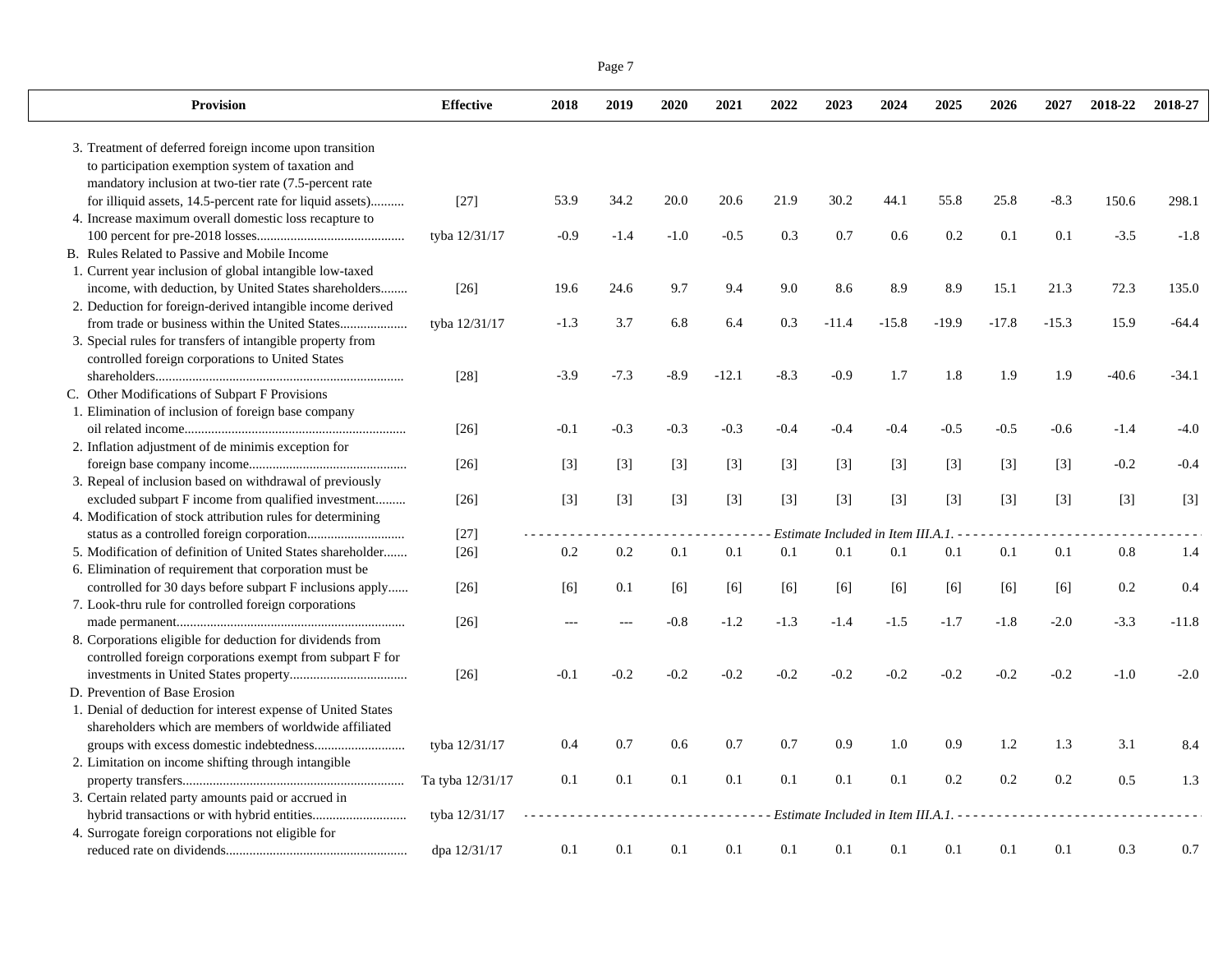| <b>Provision</b>                                             | <b>Effective</b> | 2018     | 2019              | 2020   | 2021   | 2022   | 2023   | 2024     | 2025                                                                                                       | 2026    | 2027   | 2018-22  | 2018-27  |
|--------------------------------------------------------------|------------------|----------|-------------------|--------|--------|--------|--------|----------|------------------------------------------------------------------------------------------------------------|---------|--------|----------|----------|
| E. Modifications Related to Foreign Tax Credit System        |                  |          |                   |        |        |        |        |          |                                                                                                            |         |        |          |          |
| 1. Repeal of section 902 indirect foreign tax credits;       |                  |          |                   |        |        |        |        |          |                                                                                                            |         |        |          |          |
| determination of section 960 credit on current year          | $[26]$           |          |                   |        |        |        |        |          |                                                                                                            |         |        |          |          |
| 2. Separate foreign tax credit limitation basket for         |                  |          |                   |        |        |        |        |          |                                                                                                            |         |        |          |          |
|                                                              | tyba 12/31/17    |          |                   |        |        |        |        |          | Estimate Included in Item III.B.1. $\cdots$ $\cdots$ $\cdots$ $\cdots$ $\cdots$ $\cdots$ $\cdots$ $\cdots$ |         |        |          |          |
| 3. Acceleration of election to allocate interest, etc., on a | tyba 12/31/17    | $-0.3$   | $-0.6$            | $-0.7$ | $-0.4$ |        |        |          |                                                                                                            |         |        | $-2.0$   | $-2.0$   |
| 4. Source of income from sales of inventory determined       |                  |          |                   |        |        |        |        |          |                                                                                                            |         |        |          |          |
|                                                              | tyba 12/31/17    | 0.1      | 0.1               | 0.1    | 0.1    | 0.1    | 0.1    | 0.1      | 0.1                                                                                                        | 0.1     | 0.1    | 0.3      | 0.5      |
| F. Inbound Provisions                                        |                  |          |                   |        |        |        |        |          |                                                                                                            |         |        |          |          |
|                                                              | apoaa 12/31/17   | 3.9      | 9.4               | 11.6   | 12.3   | 12.8   | 13.6   | 14.3     | 14.8                                                                                                       | 20.5    | 26.7   | 50.0     | 140.0    |
| G. Other Provisions                                          |                  |          |                   |        |        |        |        |          |                                                                                                            |         |        |          |          |
| 1. Restriction on insurance business exception to passive    |                  |          |                   |        |        |        |        |          |                                                                                                            |         |        |          |          |
|                                                              | tyba 12/31/17    | 0.1      | 0.1               | 0.1    | 0.1    | 0.1    | 0.1    | 0.1      | 0.2                                                                                                        | 0.2     | 0.2    | 0.5      | 1.1      |
| 2. Repeal of fair market value method of interest            |                  |          |                   |        |        |        |        |          |                                                                                                            |         |        |          |          |
|                                                              | tyba 12/31/17    | [6]      | 0.1               | 0.1    | [6]    | [6]    | [6]    | [6]      | [6]                                                                                                        | [6]     | [6]    | 0.2      | 0.2      |
|                                                              | tyba 12/31/18    | $\cdots$ | $\lceil 3 \rceil$ | $-0.1$ | $-0.1$ | $-0.1$ | $-0.1$ | $-0.1$   | $-0.1$                                                                                                     | $-0.1$  | $-0.1$ | $-0.3$   | $-0.6$   |
|                                                              |                  | 54.4     | 37.4              | 19.5   | 15.8   | 15.9   | 21.1   | 33.0     | 39.5                                                                                                       | 23.3    | 3.1    | 142.5    | 261.8    |
| NET TOTAL                                                    |                  | $-31.6$  | -219.8            | -246.4 | -217.5 | -200.9 | -183.1 | $-164.2$ | $-156.0$                                                                                                   | $-59.3$ | 33.6   | $-916.8$ | -1,446.7 |
|                                                              |                  |          |                   |        |        |        |        |          |                                                                                                            |         |        |          |          |

Joint Committee on Taxation --------------------------------------

NOTE: Details may not add to totals due to rounding. The date of enactment is generally assumed to be December 15, 2017.

Legend for "Effective" column:

| $apa = amounts paid after$                       | $doia = discharges of indebtedness after$      | $saea = sales$ and exchanges after                        |
|--------------------------------------------------|------------------------------------------------|-----------------------------------------------------------|
| $apoaa = amounts$ paid or accrued after          | $dpa = \text{dividends paid after}$            | $seaoda = sales, exchanges, and other$                    |
| $apoia = amounts paid or incurred after$         | $dri = \text{dividends received in}$           | dispositions after                                        |
| $apoii = amounts paid or incurred in$            | $eca =$ exchanges completed after              | $spo/a =$ service provided on or after                    |
| $apoio/a = amounts$ paid or incurred on or after | $fc = for$ charitable                          | $\text{sppoga} = \text{specified plants planted or}$      |
| $ar =$ advance refunding                         | $feogb = for expansion of qualifying benefits$ | grafted after                                             |
| $bia = bonds$ issued after                       | $\text{g}$ ma = gifts made after               | $ta =$ transactions after                                 |
| $bpisa = buildings placed in service after$      | $lai = losses$ accrued in                      | $Ta =$ transfers after                                    |
| $cmi =$ contributions made in                    | $mba =$ months beginning after                 | teia $=$ transactions entered into after                  |
| $da =$ distributions after                       | $ppisa = property placed in service after$     | $topia = \text{transfers of partnership interests after}$ |
| $dda = decedents$ dying after                    | $pyba = plan \text{ years beginning after}$    | $t$ yba = taxable years beginning after                   |
|                                                  |                                                |                                                           |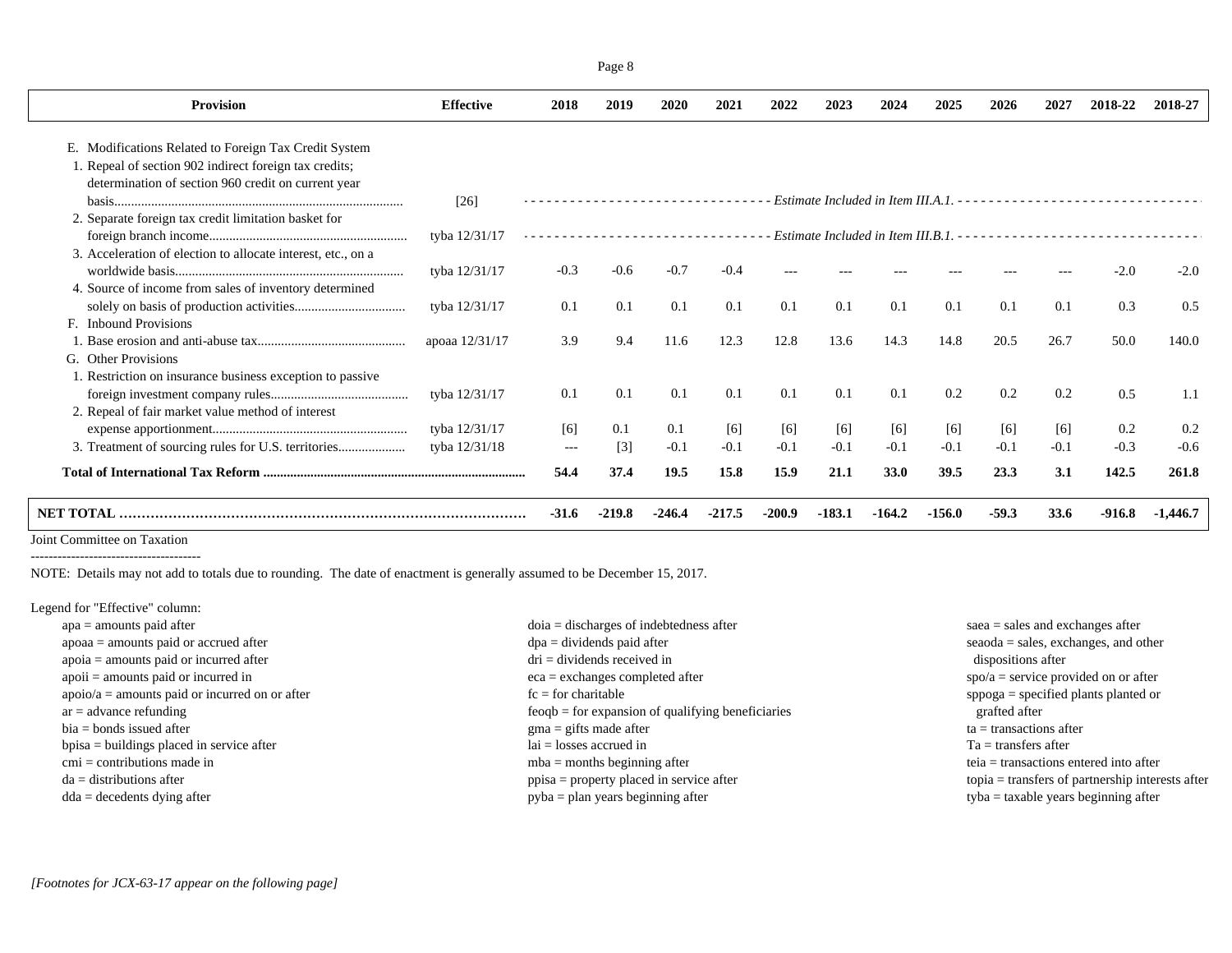### **Footnotes for JCX-63-17:**

[1] The parameters for the beginning of the 25%, 32%, 35%, and 38.5% rate brackets, and the standard deduction amount use 2018 as the base year. Other indexed parameters are adjusted for inflation from their 2017 values using the chained CPI-U as the inflation measure to determine 2018 values.

| [2] Estimate includes the following outlay effects:                                                                   | 2018                                                                                                                                                                                                                                                                                                                                                                                         | 2019    | 2020        | 2021    | 2022    | 2023    | 2024    | 2025    | 2026     | 2027                 | 2018-22 | 2018-27  |
|-----------------------------------------------------------------------------------------------------------------------|----------------------------------------------------------------------------------------------------------------------------------------------------------------------------------------------------------------------------------------------------------------------------------------------------------------------------------------------------------------------------------------------|---------|-------------|---------|---------|---------|---------|---------|----------|----------------------|---------|----------|
|                                                                                                                       | $---$                                                                                                                                                                                                                                                                                                                                                                                        | 1.0     | 1.1         | 1.2     | 1.2     | 1.2     | 1.2     | 1.2     | 1.3      | $[29]$               | 4.4     | 9.3      |
|                                                                                                                       | $---$                                                                                                                                                                                                                                                                                                                                                                                        | 9.4     | 9.7         | 10.2    | 10.4    | 10.5    | 10.6    | 10.7    | 10.9     | $[29]$               | 39.7    | 82.5     |
|                                                                                                                       | $-10.8$                                                                                                                                                                                                                                                                                                                                                                                      | $-15.9$ | $-16.3$     | $-16.6$ | $-16.9$ | $-17.2$ | $-17.4$ | $-17.7$ | $-5.3$   | $---$                | $-76.6$ | $-134.2$ |
|                                                                                                                       | $---$                                                                                                                                                                                                                                                                                                                                                                                        | $-0.3$  | $-0.6$      | $-1.3$  | $-1.6$  | $-2.1$  | $-2.5$  | $-3.1$  | $-3.6$   | $-4.1$               | $-3.9$  | $-19.3$  |
|                                                                                                                       | $\cdots$                                                                                                                                                                                                                                                                                                                                                                                     | 18.0    | 18.4        | 18.3    | 18.3    | 20.3    | 20.2    | 20.2    | 18.7     | $\qquad \qquad - -$  | 73.0    | 152.4    |
| Require valid Social Security number of each child to claim refundable portion                                        | $---$                                                                                                                                                                                                                                                                                                                                                                                        | $-3.2$  | $-3.0$      | $-2.9$  | $-2.9$  | $-2.9$  | $-2.9$  | $-2.8$  | $-2.7$   | $-0.5$               | $-12.0$ | $-23.8$  |
| Repeal of itemized deductions for taxes not paid or accrued in a trade or                                             |                                                                                                                                                                                                                                                                                                                                                                                              |         |             |         |         |         |         |         |          |                      |         |          |
| business, interest on home equity debt, non-disaster casualty losses and                                              |                                                                                                                                                                                                                                                                                                                                                                                              |         |             |         |         |         |         |         |          |                      |         |          |
|                                                                                                                       | $---$                                                                                                                                                                                                                                                                                                                                                                                        | $-0.4$  | $-0.2$      | $-0.3$  | $-0.3$  | $-0.3$  | $-0.3$  | $-0.3$  | $-0.3$   | $\cdots$             | $-1.2$  | $-2.3$   |
|                                                                                                                       | 10.8                                                                                                                                                                                                                                                                                                                                                                                         | 3.8     | $-0.4$      | $-0.3$  | $---$   | $---$   | $---$   | $---$   | $---$    | $\cdots$             | 13.9    | 13.9     |
| Reduce amount of the ACA individual shared responsibility payment to zero                                             | $---$                                                                                                                                                                                                                                                                                                                                                                                        | $-6.2$  | $-12.9$     | $-28.2$ | $-35.2$ | $-38.4$ | $-40.7$ | $-43.1$ | $-45.2$  | $-47.8$              | $-82.5$ | $-297.7$ |
|                                                                                                                       | [29]                                                                                                                                                                                                                                                                                                                                                                                         | $[29]$  | $[29]$      | [29]    | [29]    | $[29]$  | [29]    | $[29]$  | $[29]$   | $[29]$               | $[29]$  | 0.1      |
| [3] Loss of less than \$50 million.                                                                                   |                                                                                                                                                                                                                                                                                                                                                                                              |         |             |         |         |         |         |         |          |                      |         |          |
| [4] Estimate includes the following budget effects:                                                                   | 2018                                                                                                                                                                                                                                                                                                                                                                                         | 2019    | 2020        | 2021    | 2022    | 2023    | 2024    | 2025    | 2026     | 2027                 | 2018-22 | 2018-27  |
|                                                                                                                       | $-1.3$                                                                                                                                                                                                                                                                                                                                                                                       | $-1.8$  | $-1.6$      | $-1.3$  | $-0.9$  | 1.7     | 2.7     | 1.9     | 0.4      | $\sim$ $\sim$ $\sim$ | $-6.8$  | $-0.1$   |
|                                                                                                                       | $-0.2$                                                                                                                                                                                                                                                                                                                                                                                       | $-0.4$  | $-0.3$      | $-0.3$  | $-0.2$  | 0.3     | 0.6     | 0.4     | 0.1      | $\cdots$             | $-1.4$  | $[3]$    |
|                                                                                                                       | $-1.0$                                                                                                                                                                                                                                                                                                                                                                                       | $-1.4$  | $-1.2$      | $-1.0$  | $-0.7$  | 1.4     | 2.2     | 1.5     | 0.3      | $\qquad \qquad - -$  | $-5.4$  | $[3]$    |
| [5] Effective for agricultural or horticultural cooperatives for taxable years beginning after December 31, 2018.     |                                                                                                                                                                                                                                                                                                                                                                                              |         |             |         |         |         |         |         |          |                      |         |          |
| [6] Gain of less than \$50 million.                                                                                   |                                                                                                                                                                                                                                                                                                                                                                                              |         |             |         |         |         |         |         |          |                      |         |          |
| [7] Estimate includes the following budget effects:                                                                   | 2018                                                                                                                                                                                                                                                                                                                                                                                         | 2019    | 2020        | 2021    | 2022    | 2023    | 2024    | 2025    | 2026     | 2027                 | 2018-22 | 2018-27  |
|                                                                                                                       | 0.4                                                                                                                                                                                                                                                                                                                                                                                          | 0.6     | 0.6         | 0.6     | 0.6     | 0.6     | 0.6     | 0.7     | 0.2      | $---$                | 2.7     | 4.8      |
|                                                                                                                       | 0.3                                                                                                                                                                                                                                                                                                                                                                                          | 0.4     | 0.5         | 0.5     | 0.5     | 0.5     | 0.5     | 0.5     | 0.1      | $\qquad \qquad - -$  | 2.2     | 3.8      |
|                                                                                                                       | 0.1                                                                                                                                                                                                                                                                                                                                                                                          | 0.1     | 0.1         | 0.1     | 0.1     | 0.1     | 0.1     | 0.1     | $\cdots$ | $\frac{1}{2}$        | 0.6     | 1.0      |
| [8] Estimate includes policy that retains exclusion under section $217(g)$ (related to members of the Armed Forces).  |                                                                                                                                                                                                                                                                                                                                                                                              |         |             |         |         |         |         |         |          |                      |         |          |
| [9] Estimate provided by the Joint Committee on Taxation staff in collaboration with the Congressional Budget Office. |                                                                                                                                                                                                                                                                                                                                                                                              |         |             |         |         |         |         |         |          |                      |         |          |
| [10] Estimate includes the following budget effects:                                                                  | 2018                                                                                                                                                                                                                                                                                                                                                                                         | 2019    | <u>2020</u> | 2021    | 2022    | 2023    | 2024    | 2025    | 2026     | 2027                 | 2018-22 | 2018-27  |
|                                                                                                                       | $\frac{1}{2} \frac{1}{2} \frac{1}{2} \frac{1}{2} \frac{1}{2} \frac{1}{2} \frac{1}{2} \frac{1}{2} \frac{1}{2} \frac{1}{2} \frac{1}{2} \frac{1}{2} \frac{1}{2} \frac{1}{2} \frac{1}{2} \frac{1}{2} \frac{1}{2} \frac{1}{2} \frac{1}{2} \frac{1}{2} \frac{1}{2} \frac{1}{2} \frac{1}{2} \frac{1}{2} \frac{1}{2} \frac{1}{2} \frac{1}{2} \frac{1}{2} \frac{1}{2} \frac{1}{2} \frac{1}{2} \frac{$ | 6.5     | 10.2        | 28.8    | 37.5    | 41.2    | 44.1    | 46.8    | 50.1     | 53.2                 | 83.0    | 318.4    |
|                                                                                                                       | $---$                                                                                                                                                                                                                                                                                                                                                                                        | 6.5     | 9.4         | 26.9    | 35.2    | 38.8    | 41.4    | 43.9    | 47.2     | 50.4                 | 78.0    | 299.6    |
|                                                                                                                       |                                                                                                                                                                                                                                                                                                                                                                                              | 0.1     | 0.8         | 1.9     | 2.3     | 2.4     | 2.7     | 2.9     | 2.9      | 2.8                  | 5.0     | 18.7     |
|                                                                                                                       |                                                                                                                                                                                                                                                                                                                                                                                              |         |             |         |         |         |         |         |          |                      |         |          |

[11] Effective with respect to: (1) levies made after the date of enactment; and (2) levies made on or before the date of enactment provided that the nine-month period has not expired as of the date of enactment.

[12] Effective for agreements entered into on or after the date that is 60 days after date of enactment.

[13] Effective for information provided before, on, or after the date of enactment with respect to which a final determination for an award has not been made before such date.